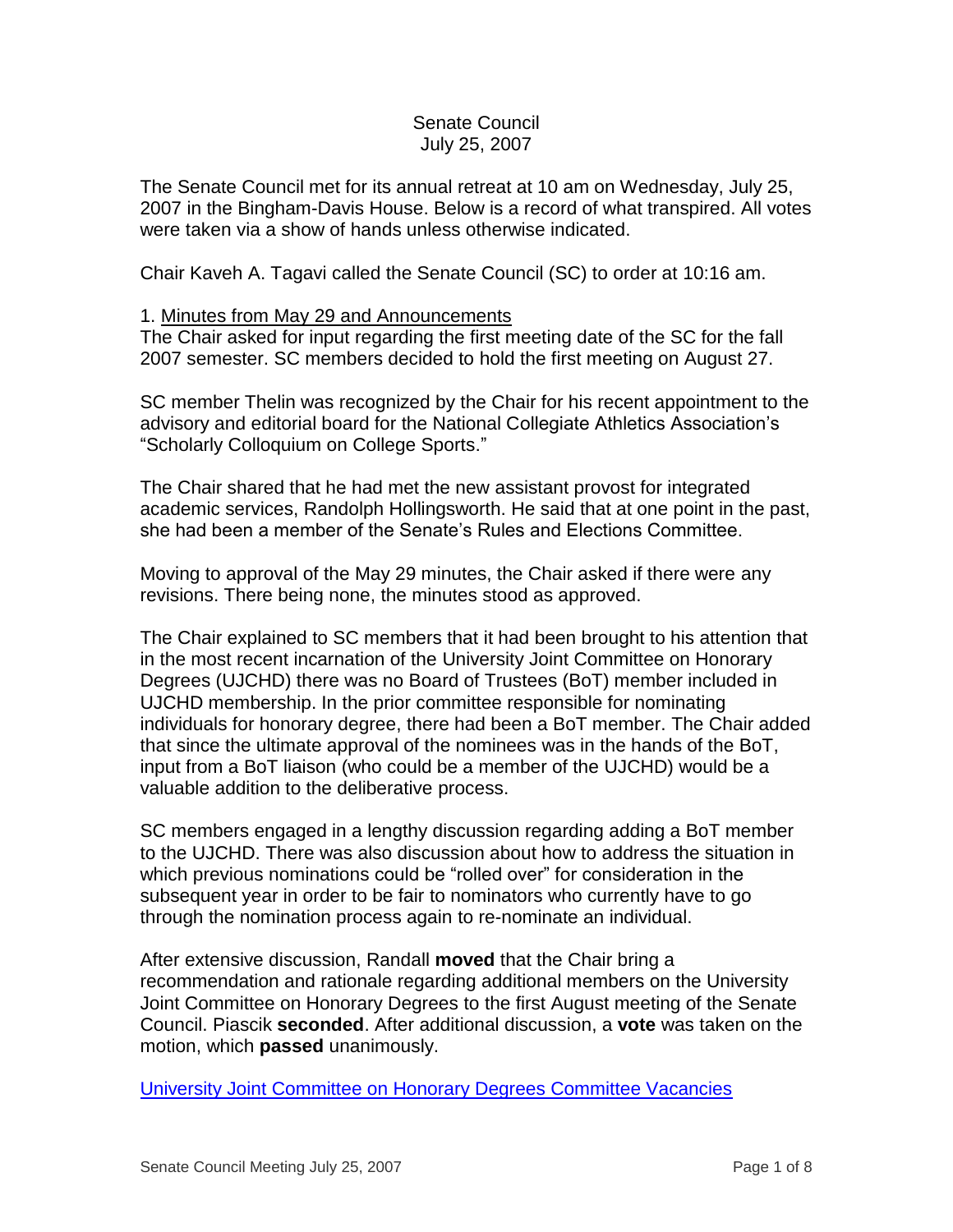The Chair then asked SC members to identify faculty members who could replace one outgoing member and one member on sabbatical, on the UJCHD. A few names were offered. The Chair said he would ask again, over the listserv, to allow additional names to be suggested.

### Renewal of Provost's Liaison

A discussion was then had on requesting service for a Provost's liaison for the 2007 – 2008 year. The Chair said he would circulate last year's letter on the listserv for input.

With respect to the change in title for the senior research administrator, (Executive Vice President for Research to Vice President for Research), the Chair asked if SC members were inclined to suggest voting rights for the new position of vice president for research. Because only executive vice presidents (not vice presidents) are granted voting rights in the University Senate (Senate), SC members concurred with Thelin's statement that the voting rights be consistent and the incoming vice president for research not have a vote in the Senate.

### [Senate Parliamentarian](http://www.uky.edu/USC/New/files/Parliamentarian.pdf)

After a brief discussion, the Chair said he would contact Brad Canon, the parliamentarian who served the Senate at the end of the spring 2007 semester, to ascertain if he was able to continue to serve.

Those present broke for lunch with President Todd and Associate Provost for Faculty Affairs Heidi Anderson.

Subsequent to lunch and the departure of President Todd, the meeting reconvened around 1:15.

The Chair suggested Associate Provost for Faculty Affairs Heidi Anderson introduce the items she wished to share with SC members.

### 6. [Implementation of Delay in Probationary Period](http://www.uky.edu/USC/New/files/AutoExtTenClock.pdf)

Guest Anderson thanked SC members for their help during the 2006-2007 year, and said she had returned to seek further input on a variety of issues. Anderson added that the tenure clock delay proposal (alternatively referred to as the delay in probationary period) had a first reading at the June 12, 2007 BoT meeting and she expected the BoT to approve the proposal at its September 2007 meeting. She said she would send out an announcement to faculty and chairs post-BoT approval, to explain the new section in *Governing Regulation X*, its application, and implementation.

Anderson referred SC members to the second page of her handout, which outlined tenure clock procedures put forth by the American Association of University Professors (AAUP), explaining that the gist of the recommendations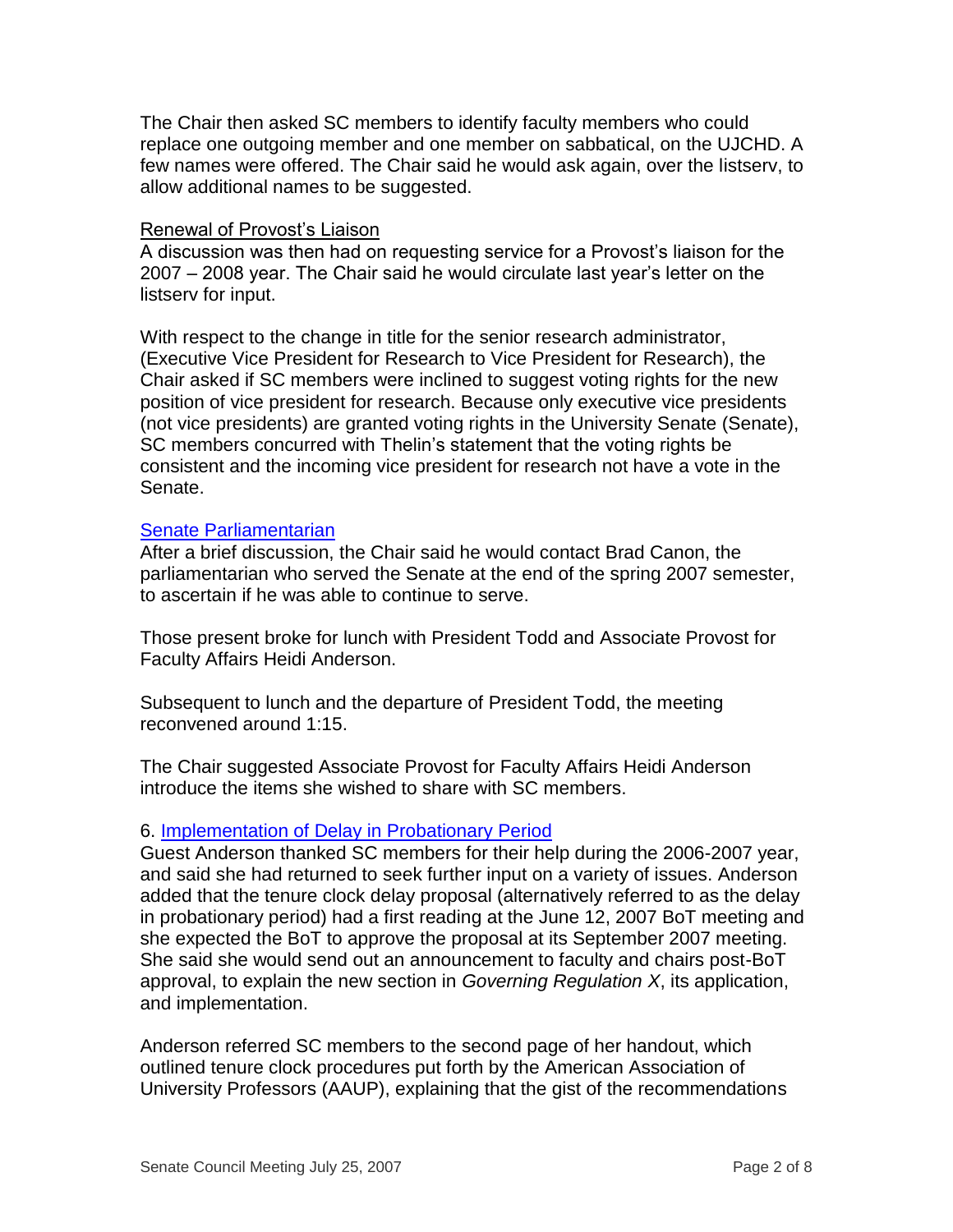was to ensure faculty of both genders were treated fairly and that the process regarding a tenure clock delay was clear. She said that there would be forums for UK faculty that would explain the delay in more detail, assuming the BoT approved the addition to the *Governing Regulations* (*GR*). In addition, there would be a flow chart for faculty and department chairs to reference.

Anderson then said that at the behest of Provost Subbaswamy, she was researching benchmarks with regard to a possible faculty ombud at UK. She said the Provost supported a go-to person with whom faculty could meet if the faculty member was not comfortable talking to college administrators, or who had exhausted college resources. She said she would continue reviewing benchmarks to learn more about the details, specifically the types of cases an ombud would review, etc. Anderson asked for input and added that she would like to work with a committee to help her work through the details.

Anderson said that the associate provost for faculty development at the University of Florida explained to her that the ombud was useful at times merely as a listening ear, not necessarily as an office that was constantly involved in grievances.

Finkel opined that the position might not need to be full time, but that it was a good idea. In response to Wood, Anderson agreed that a reporting relationship similar to that of Anderson and the Provost was not the best arrangement for an ombud position – a faculty ombud would need to be removed somewhat from the Office of the Provost. Wood said it was likely faculty would be willing to interact with an ombud, in the same way a student could go to the Academic Ombud, as opposed to talking with the college dean. A free-standing office without direct ties to the Office of the Provost would prevent the perception that a discussion with the faculty ombud was inappropriately jumping ahead of the standard administrative hierarchy.

In response to Aken, Wood said that in the early 1980s, there was a nonacademic ombud, but Wood was unsure when that position was done away with. Wood said it had been good to have a person with whom faculty could discuss issues that were not academic in nature.

Lesnaw stated that there was also a need to establish a faculty mentoring system. Anderson replied that the Provost had asked for research into that topic, as well. Randall opined that most departments had some type of mentoring system, but Anderson said not all departments had a formal, structured system. The Provost had already asked Anderson to gather information about wellstructured faculty mentoring programs and then share that information with other departments, whose programs were less robust.

In response to Harley, Anderson replied that at UK's benchmarks, some faculty ombuds were linked with a human resources department, but others were not.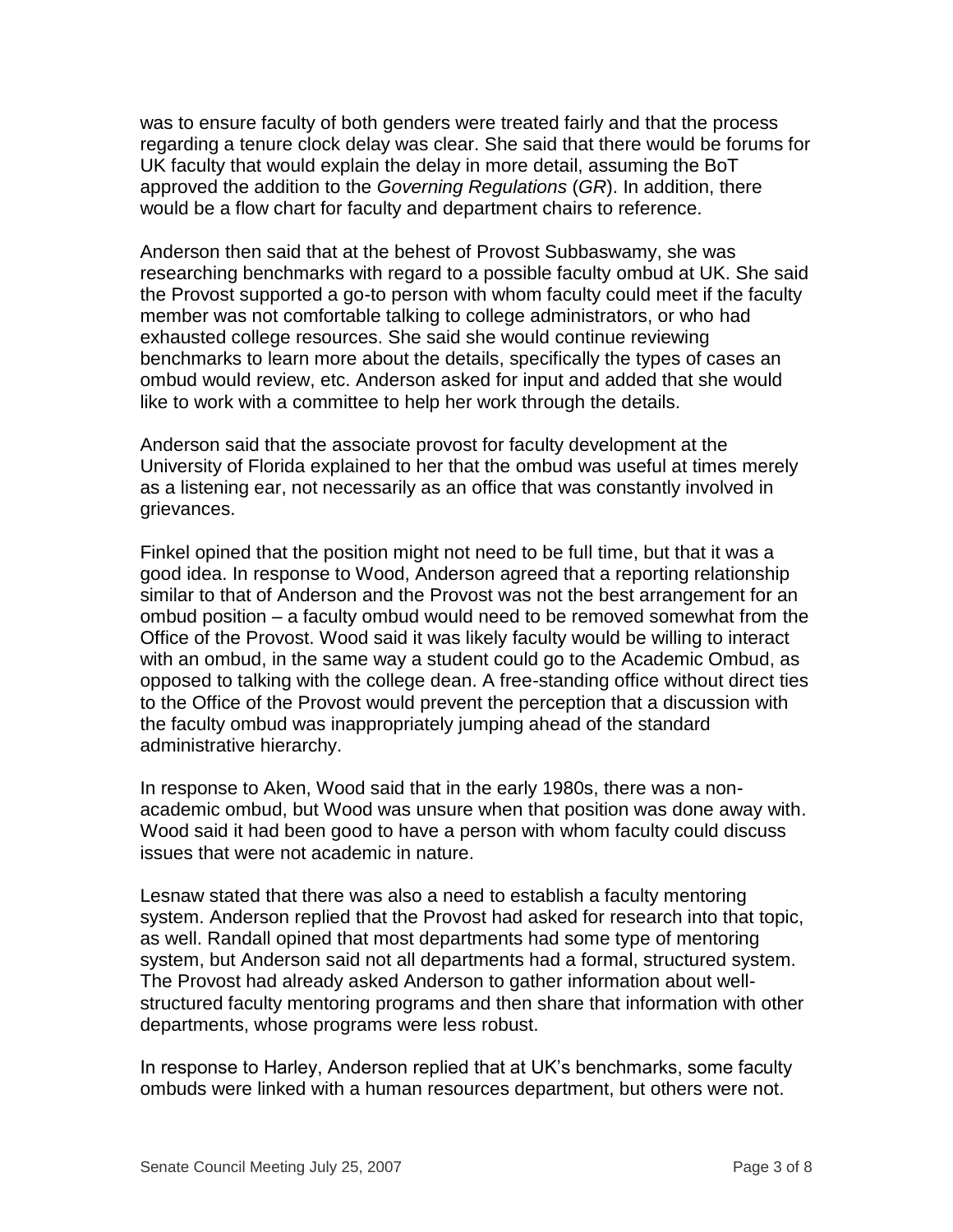She said that at the University of California at Los Angeles, there was one office of ombuds responsible for faculty, student and staff ombud issues.

Thelin spoke in favor of the idea of a faculty ombud. Among other benefits, it would allow for further consideration of a situation if there was no resolution at the decanal level. Piascik thought that it would also allow the collection of information without identifying the parties who contacted the faculty ombud – it could help identify a problem pandemic to campus, if the issue arose multiple times in various areas. Anderson agreed, saying that she would be the logical person to react to perceived patterns of problems.

Wood noted that not all disagreements pertained to academic matters – it would be a benefit to department chairs and college deans who might not feel comfortable weighing in on a non-academic dispute.

Anderson thanked SC members for their input. She already had a bipartisan faculty group to help with the concept and said she would return with a more structured proposal in the future.

Anderson then moved to various upcoming faculty initiatives. With respect to new faculty orientation, Anderson recalled that when she attended in 2002, it was an informative but very overwhelming experience – by the end of the day, her head was swimming with facts and faces and names. Anderson said she had been talking with Provost Subbaswamy about utilizing a practice that occurred at some of UK's benchmarks; there was a one-day (or half-day) orientation followed by a series of more focused discussions over the course of the semester or academic year. Instead of an orientation, it would be more of a faculty development series.

Anderson said that the series (as described in her handout) was approved by the Provost. The various sessions would be offered from September through May and be open to all faculty members. RSVPs would be necessary to gauge attendance and the specific sessions would allow more concentration on specific details. In addition, it would also alleviate the need for a faculty member not overly interested in research to sit through an orientation on faculty research.

Addressing the leadership series, Anderson said she envisioned a series for department chairs and for aspiring faculty leaders. She said she was forming an advisory committee to flesh out the details. She mentioned a book club for faculty at Morehead State University as another example of bringing faculty together.

Wood said that an introductory UK-budget course would be one of the most crucial things for faculty. Department chairs and other administrators would benefit if faculty as a whole had an appreciation for what it actually meant to try to manage and be responsible for millions of dollars. She spoke in favor of such a series, especially a budget session that would explain the budgeting process,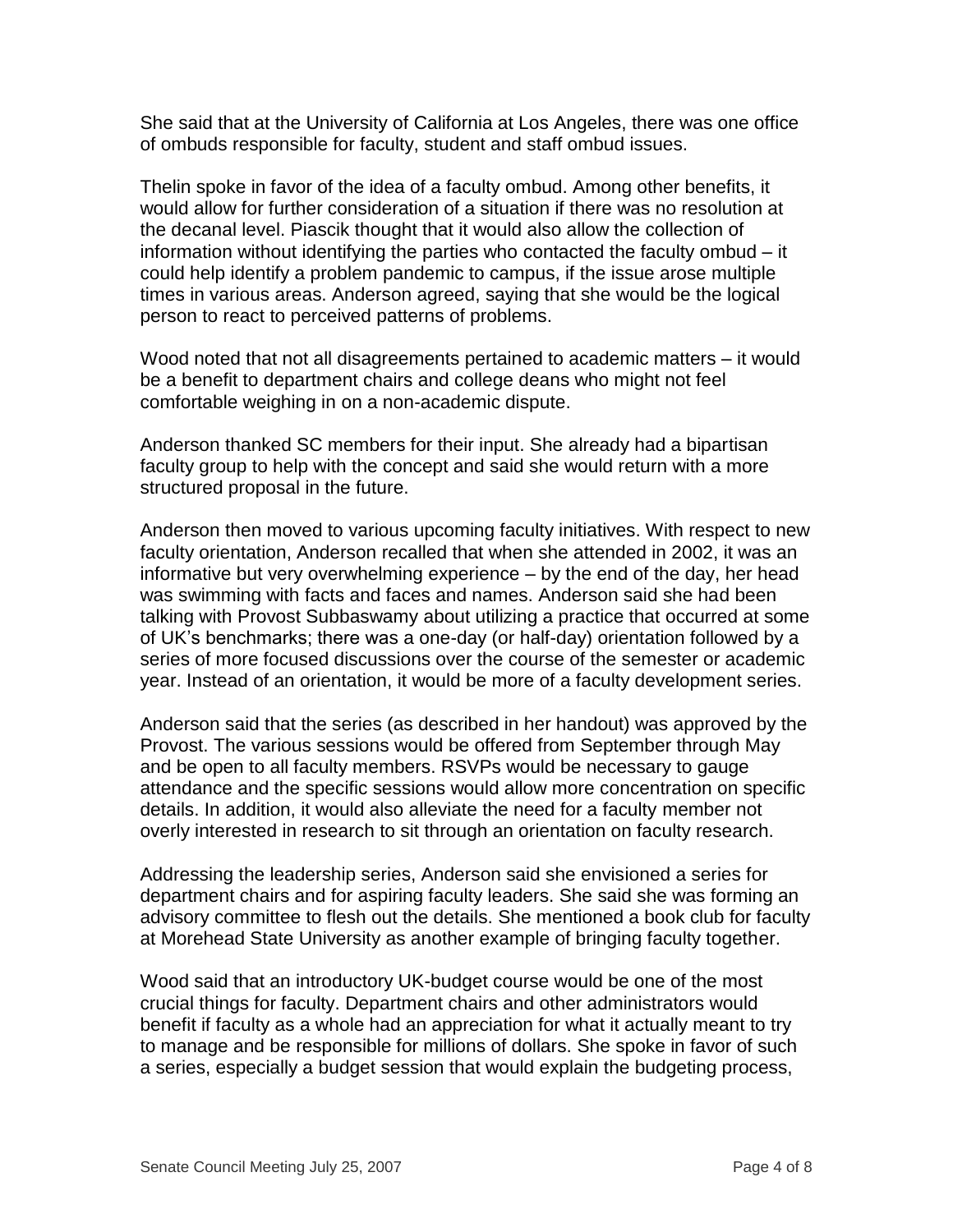how funds can and cannot be used, and how state law affects UK's financial expenditures.

Wood also mentioned a department chair academic workshop held every February in Orlando, FL – she was sent when she became a chair and found it very helpful to attend. She said it was unlikely that there would be a large cohort of new department chairs every year, so if the Provost could fund their attendance at the workshop, the information could also benefit the department chair leadership sessions. Anderson replied that the Provost allocated some funds for books and travel for leadership issues, and that this was a good idea to look into further.

Lesnaw supported the idea of the revised faculty orientation series, as well as the department chair and faculty leadership series. She also applauded the idea of rudimentary budget sessions for all faculty members, regardless of years of service. Lesnaw added that it was very important for all faculty members to be involved in the research sessions. She said that a great disservice was done to young faculty in the non-NIH fields by not encouraging them enough and not actively helping them to obtain funding. While grants in the humanities are not numerous, there are grants out there. Lesnaw said the faculty development series might be more effective if the list of topics was shortened somewhat, with the remaining sessions being mandatory.

Anderson said that the list was not complete, but that she would need to prioritize the sessions. Lesnaw thought some of the sessions would be best led by UK's incoming director of work-life or a faculty ombud. Anderson said that with respect to the research sessions, she wanted to also develop a series on non-medical research.

Wood said that a session for new faculty on how to prevent plagiarism and cheating would be beneficial. She said that new faculty unintentionally created situations that were conducive to cheating or plagiarizing.

Piascik said that the revised format of the sessions created a problem with attendance – the reason new faculty attended new faculty orientation in the past was because it was mandatory and it was also an event from which they could not get side-tracked because of the day-long format. If the sessions were offered throughout the semester, it would be harder for some faculty to find the time to get away from their work responsibilities, no matter how relevant or necessary the session topic. She said that heavy buy-in from department chairs was necessary for the changed format to succeed. Anderson commented that the college deans were aware of and supported the new session format.

Piascik suggested that the presenters at such sessions be fellow faculty members who could be highlighted for their ability to do X in a creative Y fashion. She said it would be more effective than having the sessions led by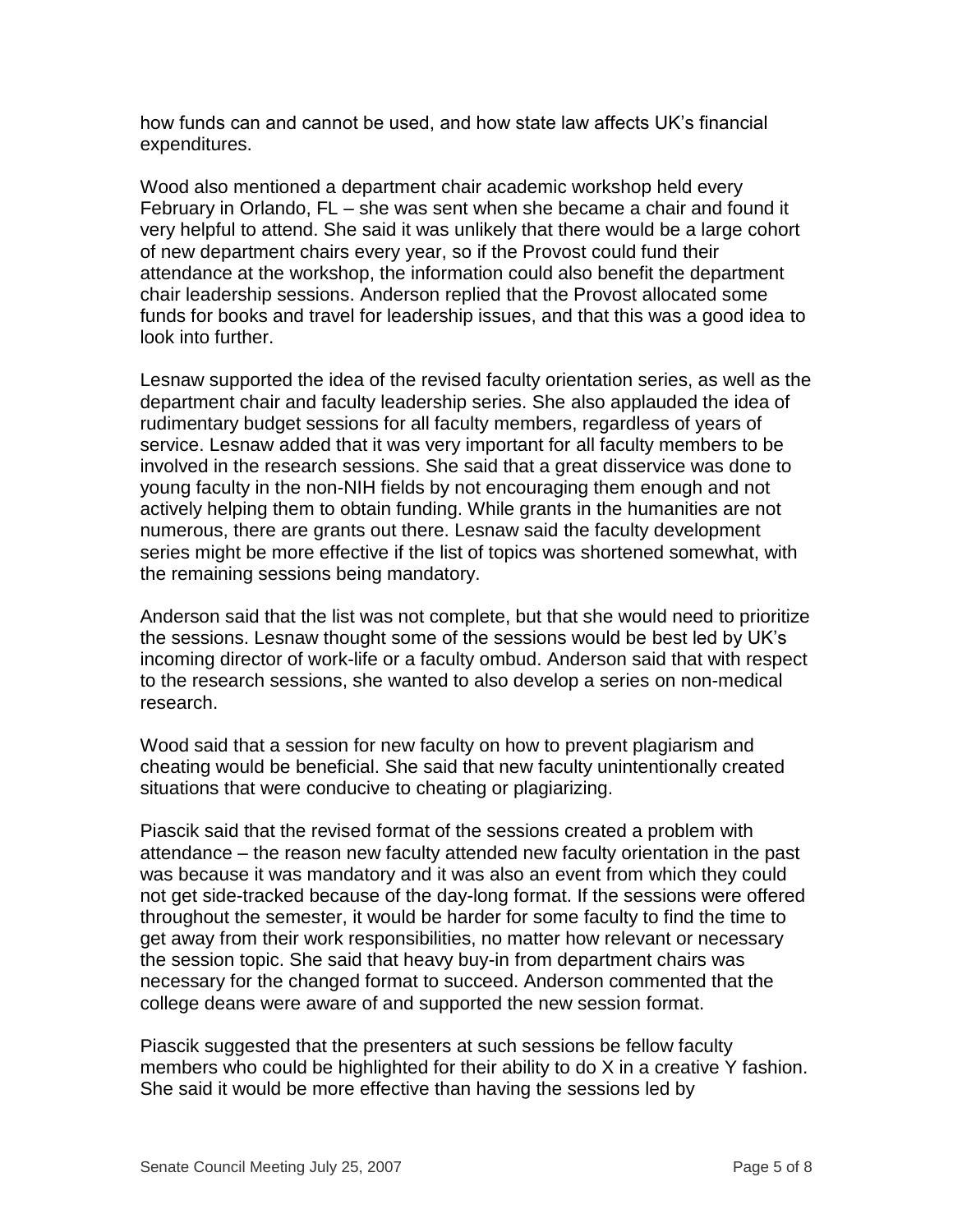administrators who might concentrate on regulations and policies. It would be a good way to highlight faculty who do things well – it could help others learn, too. Anderson said she had no intention of leading more than a handful of the sessions – she said she would welcome suggestions for faculty who could lead the sessions.

Lesnaw said that with the changes in technology over the years, long-term faculty would also benefit from the courses. She suggested that one way to encourage attendance would be for department chairs to have the new faculty report back to the department on what was presented at the sessions. It would support attendance as well as help the new faculty member interact with departmental faculty. In addition, having to report back to the department would almost guarantee an active participation in the session.

Anderson thanked SC members for their valuable input and exited the meeting shortly thereafter.

# 4. Department Chairs' Role in Senate Council Membership

The Chair asked SC members to consider whether or not there was a problem if a department chair were to become a member of the SC. SC members discussed the issue at length, including the aspects below.

- o Integrity/independence of department chair
- o Perception of integrity/independence of department chair
- o DOE percentages, whether 49% or 50% or some other number
- o Disservice to department chairs by not allowing them to serve on SC or as SC chair
- o Divided loyalties of a department chair (between that of administration and that of the faculty)
- $\circ$  Workload of a department chair and duties of a SC member or SC chair
- o Comfort level of faculty bringing problems (which regularly occurs) to SC chair if that person were also a department chair
- o Openness of SC discussions if a member were a department chair

No formal action was taken.

### 2. Deadlines for Committee Deliberations

The Chair asked SC members to think about giving committees a deadline by which deliberations and decisions on a curricular item must be communicated to the Office of the Senate Council.

After discussion, SC members decided it was appropriate to let Senate committees know when a curricular item would be placed on a Senate agenda. In that way, a committee would know in advance when the item would be heard by the Senate; the committee would have a timeline by which to submit the review to the Office of the Senate Council.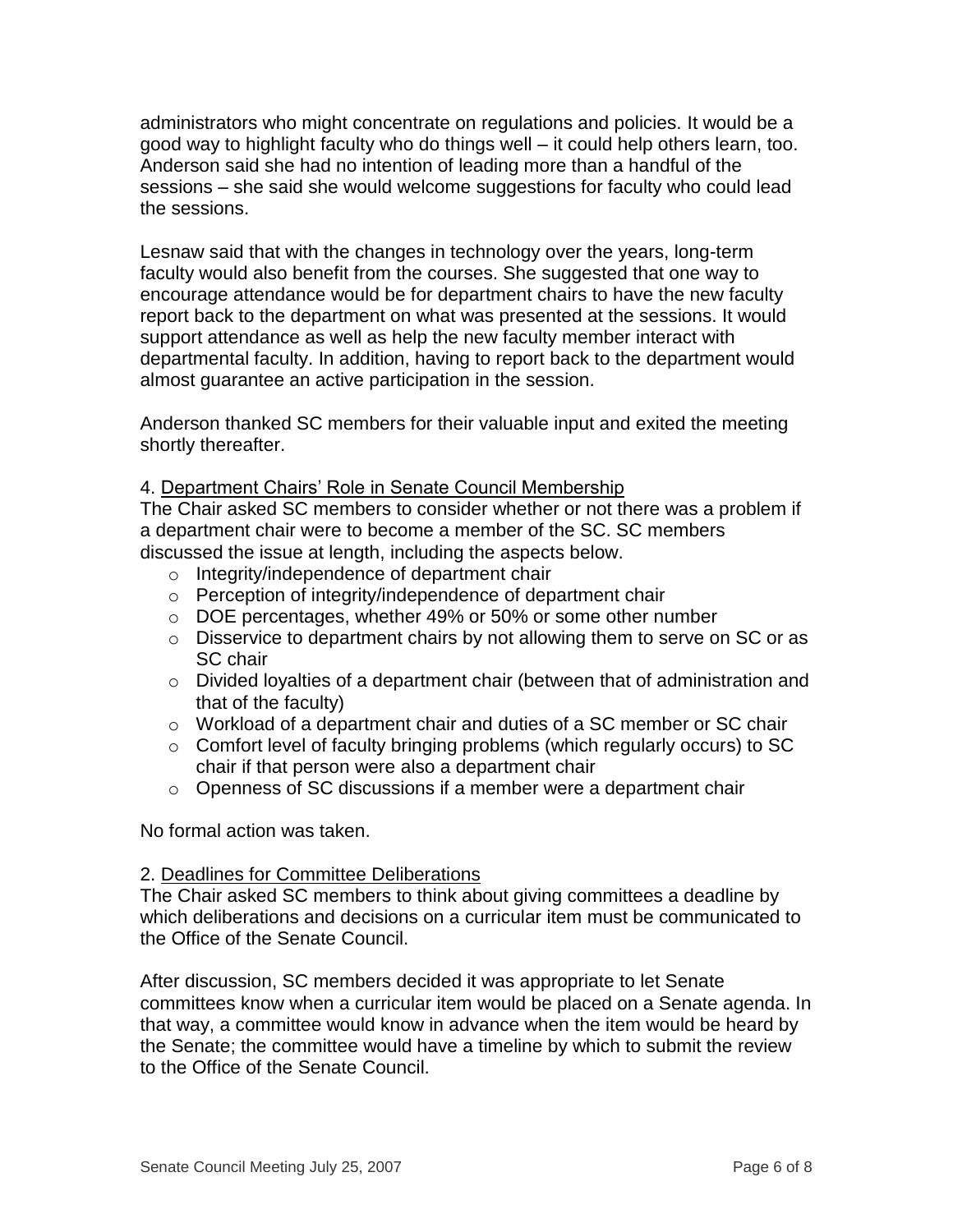# 3. Listserv Participation and SC Attendance

The Chair asked SC members about the current use of the listserv. Were requests from the chair posted too frequently? Were discussions too involved?

SC members expressed satisfaction with the listserv.

# 5. [Summer School Pay](http://www.uky.edu/USC/New/files/FW-summer%20school.pdf)

The Chair referred SC members to the discussion at the May 14 SC meeting about the problems with summer school pay.

Wood suggested that the Chair follow up with the Provost and request that during the summer school budget process (likely in January), the Provost share guidelines for faculty reimbursement, payment, etc., and also request the privilege of giving input. The Chair agreed to do so.

#### 7. Definition of "Privilege" as it Relates to Appeals by Faculty Members and the Charge of the SACPT

The Chair explained that the Senate's Advisory Committee on Privilege and Tenure (SACPT) had wished for guidance regarding the definition of "privilege."

The SACPT met twice to try to determine a working definition of "privilege" but was unable to do so. The Chair asked for input.

Wood noted that the original name of the committee including "Promotion and Tenure." She suggested going back to the time when the name changed to try to determine if there was a conscious decision to broaden from "promotion" to "privilege," and to see if there was a rationale for the change in terminology.

In response to Piascik, the Chair said that the SACPT routinely received cases by faculty in which the faculty member invoked "privilege" and said it was denied. The SACPT wondered if "privilege" was actually defined somewhere. Piascik opined that the definition of the word itself was less important than the charge of the SACPT.

Wood said that on one occasion, a professor claimed a violation of privilege because the department required the professor to use a standard, specific textbook in class, against the desire of the professor. Thelin said it could also be stretched to include a professor's wish to hold class at a time other than the one assigned to that professor for a specific class.

The Chair stated he would invite Lee Blonder, chair of the SACPT, to participate in a SC at a future meeting. Piascik reiterated that the important question to define was not "privilege" but rather what types of issues were under the jurisdiction of the SACPT to decide. The Chair noted that that was part of the SACPT's problem – should they be moderating a disagreement about, for example, textbook choices or was that not in their realm of influence?